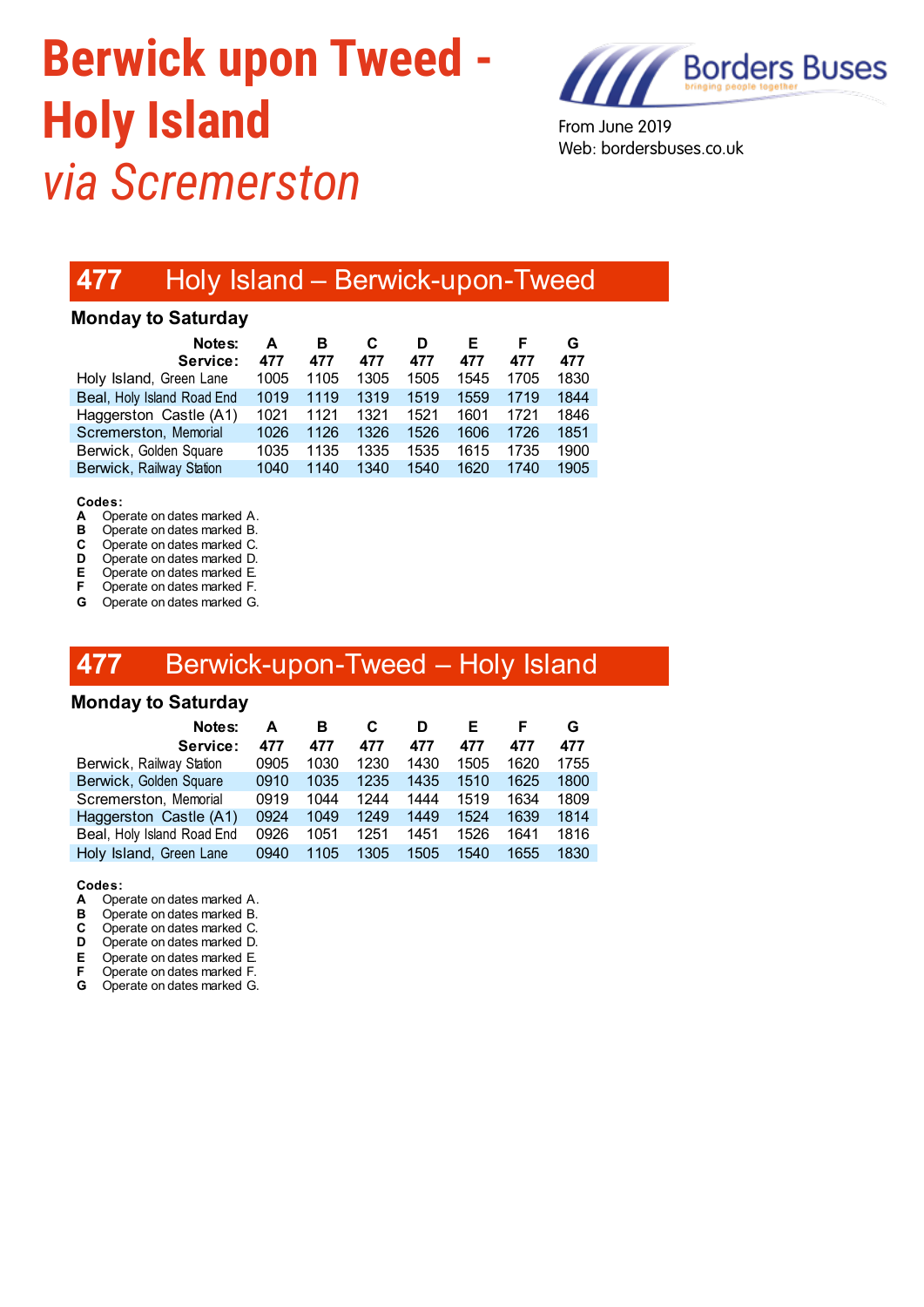| 477 Journeys to Holy Island                                                                                                                             |            |                                            |                          |                |                               |                          |                |  |
|---------------------------------------------------------------------------------------------------------------------------------------------------------|------------|--------------------------------------------|--------------------------|----------------|-------------------------------|--------------------------|----------------|--|
|                                                                                                                                                         |            | Safe Tide Times                            |                          | <b>Berwick</b> |                               |                          |                |  |
| Date                                                                                                                                                    | Day        |                                            | Run                      | time           | Safe Tide Times               | Run                      | Holy Isle time |  |
| 02/01/2019                                                                                                                                              | Wed        | 02:25 until 10:10                          |                          |                | 14:55 until 22:35             | $\overline{\phantom{a}}$ |                |  |
| 05/01/2019                                                                                                                                              | Sat        | 05:25 until 12:15                          | ÷,                       | $\overline{a}$ | 17:45 until 00:45 (Sun)       | $\bar{\phantom{a}}$      |                |  |
| 09/01/2019                                                                                                                                              | Wed        | 07:45 until 14:40                          | A                        | 0905           | 20:05 until 03:15 (Thu)       | C                        | 1305           |  |
| 12/01/2019                                                                                                                                              | Sat        | 09:05 until 16:45                          | А                        | 0905           | 21:25 until 05:30 (Sun)       | Ε                        | 1545           |  |
| 16/01/2019                                                                                                                                              | Wed        | 12:20 until 20:40                          | $\overline{\phantom{0}}$ |                | 00:45 (Thu) until 09:30 (Thu) | ä,                       |                |  |
| 19/01/2019                                                                                                                                              | Sat        | 03:40 until 11:10                          | A                        | 0905           | 16:30 until 23:25             | F                        | 1705           |  |
| 23/01/2019                                                                                                                                              | Wed        | 08:15 until 13:45                          |                          |                | 20:35 until 02:15 (Thu)       |                          |                |  |
| 26/01/2019                                                                                                                                              | Sat        | 09:55 until 16:30                          | B                        | 1030           | 22:25 until 05:15 (Sun)       | E                        | 1545           |  |
| 30/01/2019                                                                                                                                              | Wed        | 00:30 until 08:50                          | ÷,                       |                | 12:45 until 21:20             |                          |                |  |
| 02/02/2019                                                                                                                                              | Sat        | 03:55 until 11:35                          | А                        | 0905           | 16:25 until 00:00 (Sun)       | F                        | 1705           |  |
| 06/02/2019                                                                                                                                              | Wed        | 07:00 until 13:45                          | A                        | 0905           | 19:20 until 02:10 (Thu)       | C                        | 1305           |  |
| 09/02/2019                                                                                                                                              | Sat        | 08:25 until 15:30                          | А                        | 0905           | 20:45 until 04:05 (Sun)       | D                        | 1505           |  |
| 13/02/2019                                                                                                                                              | Wed        | 10:25 until 18:50                          | B                        | 1030           | 22:50 until 07:45 (Thu)       | F                        | 1705           |  |
| 16/02/2019                                                                                                                                              | Sat        | 01:30 until 10:00                          | $\overline{\phantom{0}}$ |                | 14:15 until 22:25             | $\overline{a}$           |                |  |
| 20/02/2019                                                                                                                                              | Sed        | 07:10 until 12:45                          |                          |                | 19:35 until 01:05 (Thu)       | $\bar{\phantom{a}}$      |                |  |
| 23/02/2019                                                                                                                                              | Sat        | 09:15 until 15:05                          |                          | 0905           | 21:45 until 03:45 (Sun)       | C                        | 1305           |  |
| 27/02/2019                                                                                                                                              | Wed        | 10:50 until 19:40                          | A<br>C                   | 1230           | 23:35 until 08:15 (Thu)       | G                        | 1830           |  |
| 02/03/2019                                                                                                                                              | Sat        |                                            | А                        | 0905           | 14:30 until 23:10             | D                        | 1505           |  |
| 06/03/2019                                                                                                                                              | Wed        | 02:00 until 10:40                          |                          |                | 18:25 until 01:15 (Thu)       |                          |                |  |
| 09/03/2019                                                                                                                                              | Sat        | 06:05 until 12:55                          |                          | 0905           | 20:05 until 02:50 (Sun)       | C                        | 1305           |  |
| 13/03/2019                                                                                                                                              |            | 07:45 until 14:25                          | A                        | 0905           | 21:45 until 06:00 (Thu)       | F                        | 1705           |  |
| 16/03/2019                                                                                                                                              | Wed<br>Sat | 09:25 until 17:15                          | A<br>C                   | 1230           | 01:05 (Sun) until 09:40 (Sun) | G                        | 1830           |  |
|                                                                                                                                                         | Wed        | 12:05 until 21:05                          |                          |                | 18:15 until 00:05 (Thu)       |                          |                |  |
| 20/03/2019                                                                                                                                              |            | 05:45 until 11:50                          |                          | 0905           | 20:50 until 02:25 (Sun)       | C                        | 1305           |  |
| 23/03/2019                                                                                                                                              | Sat        | 08:20 until 13:50                          | A                        |                | 22:15 until 06:20 (Thu)       | F                        |                |  |
| 27/03/2019                                                                                                                                              | Wed        | 09:40 until 17:55                          | B<br>$\mathsf C$         | 1030           | 02:15 BST (Sun) until 11:05   | F                        | 1705<br>1705   |  |
| 30/03/2019                                                                                                                                              | Sat        | 12:00 until 21:50 GMT<br>05:45 until 13:05 |                          | 1230           | 18:05 until 01:20 (Thu)       |                          |                |  |
| 03/04/2019                                                                                                                                              | Wed        | 07:50 until 14:25                          | B                        | 1030           | 20:10 until 02:45 (Sun)       | G<br>C                   | 1830           |  |
| 06/04/2019<br>10/04/2019                                                                                                                                | Sat<br>Wed | 09:45 until 17:00                          | A                        | 0905<br>1030   | 22:05 until 05:30 (Thu)       | Ε                        | 1305<br>1545   |  |
|                                                                                                                                                         |            | 11:30 until 20:20                          | B                        |                | 00:20 (Sun) until 09:00 (Sun) | F                        |                |  |
| 13/04/2019                                                                                                                                              | Sat        | 05:05 until 11:50                          | С                        | 1230           | 17:35 until 00:15 (Thu)       | G                        | 1705           |  |
| 17/04/2019<br>20/04/2018                                                                                                                                | Wed        | 08:05 until 13:45                          | A                        | 0905           | 20:35 until 02:15 (Sun)       | C                        | 1830           |  |
| 22/04/2019                                                                                                                                              | Sat        | 09:10 until 15:30                          | A                        | 0905<br>0905   | 21:40 until 03:55 (Tue)       |                          | 1305<br>1505   |  |
| 24/04/2019                                                                                                                                              | Mon        | 09:50 until 17:25                          | A<br>B                   | 1030           | 22:20 until 05:40 (Thu)       | D<br>E                   | 1545           |  |
|                                                                                                                                                         | Wed        | 11:15 until 20:45                          | C                        |                | 00:00 (Sun) until 08:55 (Sun) | F                        | 1705           |  |
| 27/04/2019<br>01/05/2019                                                                                                                                | Sat        |                                            |                          | 1230<br>0905   |                               | F                        | 1705           |  |
|                                                                                                                                                         | Wed        | 03:55 until 11:55                          | A                        |                | 16:10 until 00:20 (Thu)       |                          |                |  |
| 04/05/2019<br>08/05/2019                                                                                                                                | Sat        | 06:40 until 13:25                          | A                        | 0905<br>0905   | 18:55 until 01:45 (Sun)       | C<br>D                   | 1305<br>1505   |  |
|                                                                                                                                                         | Wed        | 09:10 until 15:50                          | А                        |                | 21:30 until 04:20 (Thu)       |                          |                |  |
| 11/05/2019                                                                                                                                              | Sat        | 10:40 until 18:50                          | C                        | 1230           | 23:20 until 07:20 (Sun)       | F                        | 1705           |  |
| 15/05/2019                                                                                                                                              | Wed        | 03:15 until 10:45                          | A                        | 0905           | 15:45 until 23:15             | F                        | 1705           |  |
| 18/05/2019                                                                                                                                              | Sat        | 06:40 until 12:55                          | $\overline{\phantom{0}}$ |                | 19:10 until 01:15 (Sun)       | ÷                        |                |  |
| 22/05/2019                                                                                                                                              | Wed        | 09:05 until 16:05                          | A                        | 0905           | 21:30 until 04:20 (Thu)       | D                        | 1505           |  |
| 25/05/2019                                                                                                                                              | Sat        | 10:20 until 18:55                          | B                        | 1030           | 22:45 until 07:05 (Sun)       | F                        | 1705           |  |
| 29/05/2019                                                                                                                                              | Wed        | 01:25 until 10:05                          | ÷                        |                | 13:45 until 22:50             |                          |                |  |
| 01/06/2019                                                                                                                                              | Sat        | 05:00 until 12:25                          | A                        | 0905           | 17:20 until 00:45 (Sun)       | G                        | 1830           |  |
| 05/06/2019                                                                                                                                              | Wed        | 08:25 until 14:45                          | A                        | 0905           | 20:50 until 03:10 (Thu)       | C                        | 1305           |  |
| 08/06/2019                                                                                                                                              | Sat        | 10:15 until 17:25                          | B                        | 1030           | 22:45 until 05:50 (Sun)       | Ε                        | 1545           |  |
| 12/06/2019                                                                                                                                              | Wed        | 01:30 until 09:20                          | ÷,                       |                | 14:05 until 22:00             | ÷,                       |                |  |
| 15/06/2019                                                                                                                                              | Sat        | 05:00 until 12:00                          | A                        | 0905           | 17:30 until 00:25 (Sun)       | G                        | 1830           |  |
| 19/06/2019                                                                                                                                              | Wed        | 08:10 until 15:00                          | A                        | 0905           | 20:30 until 03:15 (Thu)       | C                        | 1305           |  |
| 22/06/2019                                                                                                                                              | Sat        | 09:35 until 17:20                          | B                        | 1030           | 21:50 until 05:30 (Sun)       | Ε                        | 1545           |  |
| 26/06/2019                                                                                                                                              | Wed        | 11:55 until 20:55                          | C                        | 1230           | 00:30 (Thu) until 09:05 (Thu) | G                        | 1830           |  |
| 29/06/2019                                                                                                                                              | Sat        | 02:55 until 11:00                          | A                        | 0905           | 15:15 until 23:35             | E                        | 1545           |  |
| These are times for first bus from Berwick and last bus from Holy Island.<br>For information about other services that may run visit bordersbuses.co.uk |            |                                            |                          |                |                               |                          |                |  |